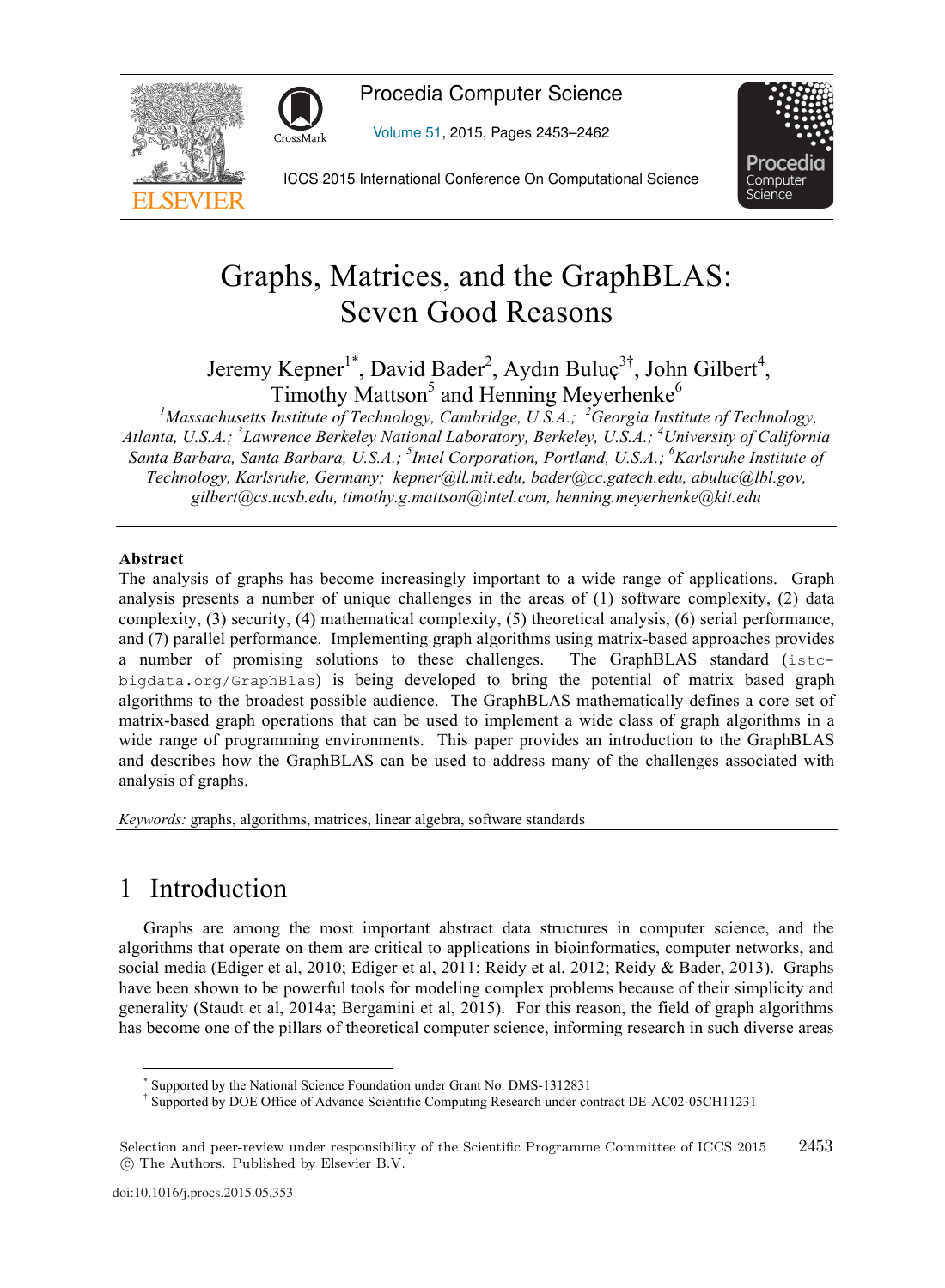as combinatorial optimization, complexity theory, and topology. Graph algorithms have been adapted and implemented by the military, commercial industry, and researchers in academia, and have become essential in controlling the power grid, telephone systems, and, of course, computer networks.

Graph analysis presents a number of unique challenges in the areas of (1) software complexity, (2) data complexity, (3) security, (4) mathematical complexity, (5) theoretical analysis, (6) serial performance, and (7) parallel performance. Implementing graph algorithms using matrix-based approaches provides a number of promising solutions to these challenges.

The duality between the canonical representation of graphs as abstract collections of vertices and edges and a matrix representation has been a part of graph theory since its inception (Konig, 1931; Konig, 1936). Matrix algebra has been recognized as a useful tool in graph theory for nearly as long, see (Harary, 1969) and references therein. However, matrices have not traditionally been used for practical computing with graphs, in part because a dense two-dimensional matrix is not an efficient representation of a sparse graph. With the growth of efficient data structures and algorithms for *sparse* matrices, it has become possible to develop a practical matrix-based approach to computation on large, sparse graphs.

The GraphBLAS standard (istc-bigdata.org/GraphBlas) is being developed to bring the potential of matrix based graph algorithms to the broadest possible audience. The GraphBLAS mathematically defines a core set of matrix-based graph operations that can be used to implement a wide class of graph algorithms in a wide range of programming environments. This paper provides an introduction to the GraphBLAS and describes how the GraphBLAS can be used to address many of the challenges associated with the analysis of graphs.

# 2 GraphBLAS Standard

Data analytics and the closely related field of "big data" have emerged as leading research topics in both applied and theoretical computer science. While it has been shown that many problems can be addressed with a "map-reduce" style framework, as we move to the next level of sophistication in data analytics applications, graph algorithms that demand more than "map-reduce" will play an increasingly vital role. There are many ways to organize a collection of graph algorithms into a high level library to support data analytics (Staudt et al, 2014b). It is probably premature to standardize these graph APIs. The low level building blocks of graph algorithms, however, are well understood and we believe a suitable target for standardization. In particular, the representation of graphs as sparse matrices allows many graph algorithms to be composed from a modest set of linear algebra operations.

Our concern, however, is that as new researchers enter this expanding field of research, the linear algebraic foundation of this class of graph algorithms will fragment. Diversity at the level of the primitive building blocks of graph algorithms will not help advance the field of graph algorithms. It will hinder progress as groups create different overlapping variants of what should be common low level building blocks. Furthermore, diverse sets of primitives will complicate the ability of the vendor community to support this research with math tuned to the needs of these algorithms.

It is our view that the state of the art in constructing a large collection of graph algorithms in terms of linear algebraic operations is mature enough to support the emergence of a standard set of primitive building blocks. We believe it is critical that we move quickly so as new research groups enter this field we can prevent needless and ultimately damaging diversity at the level of the basic primitives supporting this research, thereby freeing up researchers to innovate and diversify at the level of higher level algorithms and graph analytics applications.

The deep connection between graphs and sparse matrices (Kepner & Gilbert, 2011) has been recognized to such an extent that it has led to the development of the GraphBLAS standard for bringing these fields together (Mattson et al, 2013; Mattson, 2014; Gilbert, 2014; Kepner &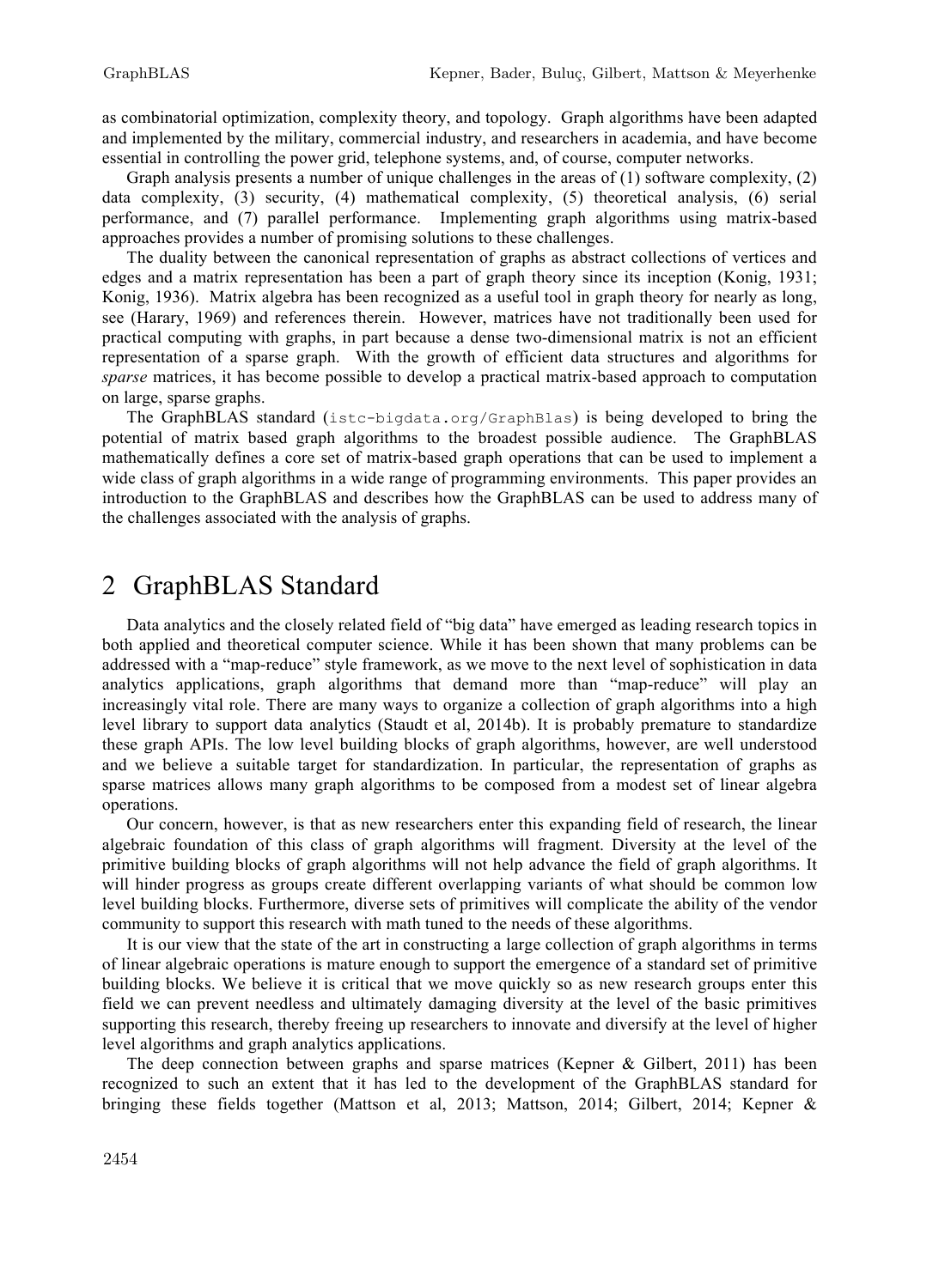Gadepally, 2014; Buluc et al, 2014). The core of this connection is the duality between the fundamental operation on graphs---Breadth First Search (BFS)---and the fundamental operation of matrices---matrix multiply (see Figure 1).



**Figure 1:** Graph/Matrix Duality. The fundamental operation of a graph is breadth first search (BFS) and is depicted on the left by the operation of starting at the node alice and traversing its edges to bob and carl. The identical operation is depicted on the right via multiplying the adjacency matrix representation of the graph by the vector with a single entry corresponding to the starting vertex alice.

The GraphBLAS define a narrow set of mathematical operations that have been found to be useful for implementing a wide range of graph operations. At the heart of the GraphBLAS are matrices. The matrices are usually sparse, which implies that the majority of the elements in the matrix are zero and are often not stored to make their implementation more efficient. Sparsity is independent of the GraphBLAS mathematics. All the mathematics defined in the GraphBLAS will work regardless of whether the underlying matrix is sparse or dense.

Graphs represent connections between vertices with edges. Matrices can represent a wide range of graphs using *adjacency* matrices or *incidence* matrices (defined below). Adjacency matrices are often easier to analyze while incidence matrices are often better for representing data. Fortunately, the two are easily connected by the fundamental mathematical operation of the GraphBLAS: matrix-matrix multiply. One of the great features of the GraphBLAS mathematics is that no matter what kind of graph or matrix is being used, the core operations remain the same. In other words, a very small number of matrix operations can be used to manipulate a very wide range of graphs.

#### 2.1 Adjacency Matrix

A graph with N vertices and M edges can be represented by an N×N adjacency matrix **A**, with rows and columns labeled by vertices. If  $A(v_1, v_2) = 1$ , then there exists an edge going from vertex  $v_1$ to vertex  $v_2$ . Likewise, if  $A(v_1, v_2) = 0$ , then there is no edge from  $v_1$  to  $v_2$ . The number of non-zero entries in **A** corresponds to the number of edges in the graph. Adjacency matrices have direction, which means that  $\mathbf{A}(v_1,v_2)$  is not the same as  $\mathbf{A}(v_2,v_1)$ . Adjacency matrices can also have edge weights. If  $A(v_1, v_2) = w_{12}$ , and  $w_{12} \neq 0$ , then the edge going from  $v_1$  to  $v_2$  is said to have weight  $w_{12}$ . Adjacency matrices provide a simple way to represent the connections between vertices in a graph between one set of vertices and another. Adjacency matrices are typically square and both out-vertices (rows) and the in-vertices (columns) are the same set of vertices. Adjacency matrices can be rectangular in which case the out-vertices (rows) and the in-vertices (columns) are different sets of vertices. This would occur, for example, in bipartite graphs. In summary, adjacency matrices can represent a wide range of graphs, which include any graph with any set of the following properties: directed, weighted, and/or bipartite.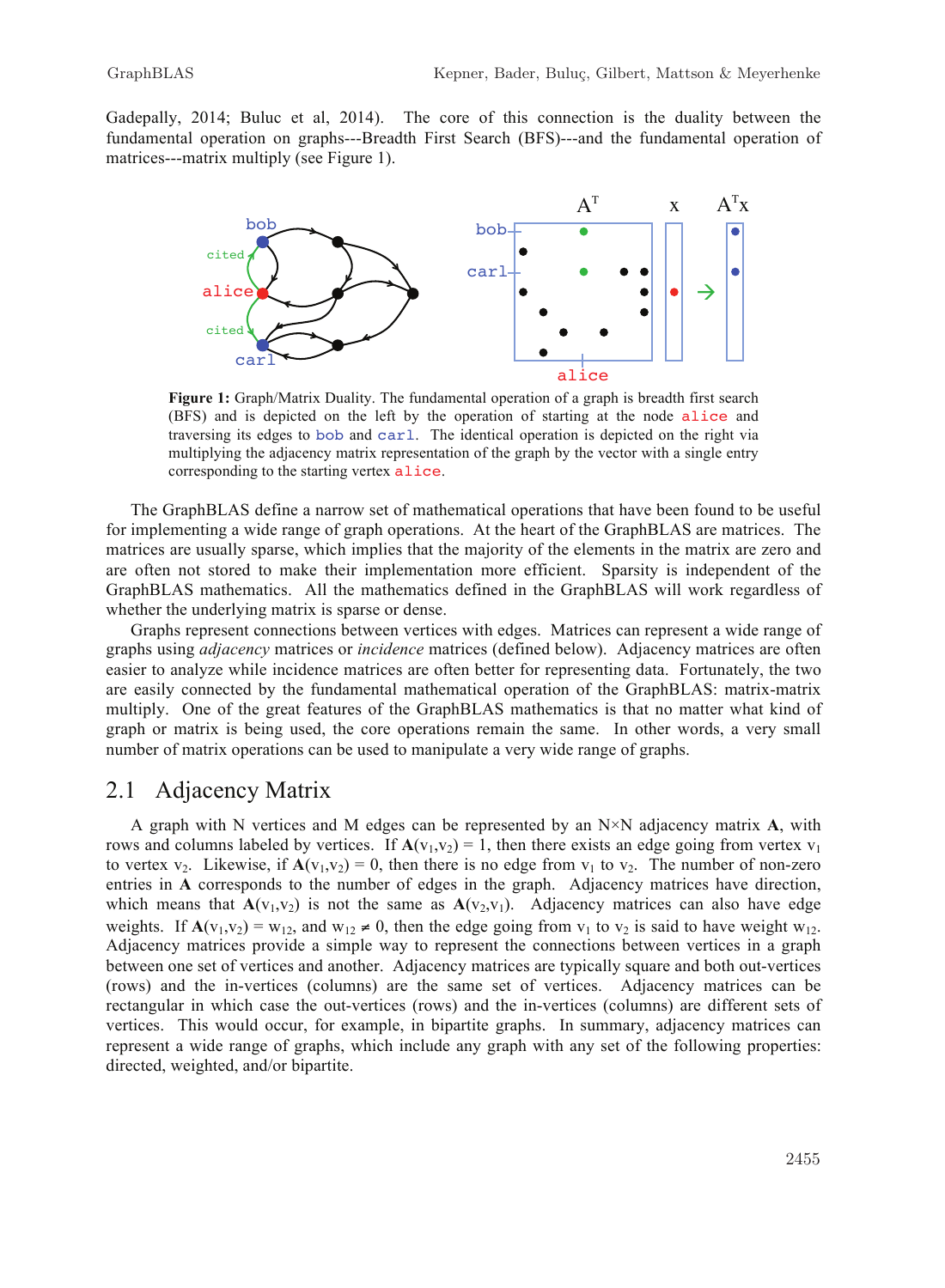### 2.2 Incidence Matrix

An M×N incidence, or edge matrix **E**, uses the rows to represent every edge in the graph and the columns represent every vertex. There are a number of conventions for denoting an edge in an incidence matrix. One such convention is to set  $\mathbf{E}(i,y_1) = -1$  and  $\mathbf{E}(i,y_2) = 1$  to indicate that edge i is a connection from  $v_1$  to  $v_2$ . Incidence matrices are useful because they can easily represent multigraphs, hyper-graphs, and multi-partite graphs. These complex graphs are difficult to capture with an adjacency matrix. A multi-graph has multiple edges between the same vertices. If there was another edge, j, from  $v_1$  to  $v_2$ , this can be captured in an incidence matrix by setting  $\mathbf{E}(i,v_1) = -1$  and  $\mathbf{E}(i,v_2) =$ 1. In a hyper-graph, one edge can go between more than two vertices. For example, to denote edge i has a connection from  $v_1$  to  $v_2$  and  $v_3$  can be accomplished by also setting  $\mathbf{E}(i,v_3) = 1$ . Furthermore,  $v_1$ ,  $v_2$ , and  $v_3$  can be drawn from different classes of vertices and so **E** can be used to represent multipartite graphs. Thus, an incidence matrix can be used to represent a graph with any set of the following graph properties: directed, weighted, multi-partite, multi-edge, and/or hyper-edge.

Using the conventions defined above for **E**, the adjacency matrix **A** and the incidence matrix **E** are linked by the formula  $A = |E^T| < 0$   $|E| > 0$ . In other words, A is the cross-correlation of E. Any algorithm that can be written using **A** can also be written using **E** via the above formula. However, because **A** is a projection of **E**, information is always lost in constructing **A**, and there are algorithms that can be written using **E** that cannot be constructed using **A**.

#### 2.3 Operations

The GraphBLAS consists of four core operations: matrix construction from triples (Sparse), extracting triples from a matrix (Find), element-wise addition (SpEWiseX), element-wise multiplication (SpEWiseX), and matrix products (SpGEMM)

$$
\mathbf{A} = \mathbf{S}^{M \times N}(\mathbf{i}, \mathbf{j}, \mathbf{v}) \qquad (\mathbf{i}, \mathbf{j}, \mathbf{v}) = \mathbf{A} \qquad \mathbf{C} = \mathbf{A} \oplus \mathbf{B} \qquad \mathbf{C} = \mathbf{A} \otimes \mathbf{C} \qquad \mathbf{C} = \mathbf{A} \mathbf{B} = \mathbf{A} \oplus \mathbf{B} \mathbf{B}
$$

where:

S is a set of scalars (e.g., real numbers, complex numbers, integers, ...);

- **A**, **B**, **C** :  $\mathbf{S}^{M \times N}$  are matrices of scalars;
- **i**, **j**, and **v** are vectors corresponding to the row index, column index and value of the non-zero entries of a matrix;
- ⊕ and ⊗ are user definable elment-wise "addition" and elment-wise "multiplication" operations;
- ⊕.⊗ denotes the matrix product using user defined ⊕ and ⊗ [Note: matrix products require that the number of rows of **A** are to equal the number of columns **B**].

Using these four operations, six additional operations can be constructed that form the GraphBLAS standard: Sparse, Find, Transpose, SpGEMM, SpRef, SpAsgn, SpEWiseX, Apply, and Reduce. These ten operations can then be used to build various utility functions and more complex graph operations and algorithms. The goal is to define a handful of matrix operations that can be implemented well and can enable a large class of graph algorithms. One possible implementation of these primitives can be found in the Combinatorial BLAS (Buluc and Gilbert 2011), which has been used to build higher level graph algorithms in the Knowledge Discovery Toolbox (Lugowski et al. 2012).

### 2.4 Composable Operations on Entire Graphs

Closure, associativity, distributivity, and commutativity are very powerful properties of the GraphBLAS and separate the GraphBLAS from standard graph libraries because these properties allow the GraphBLAS to be composable (i.e., you can re-order operations and know that you will get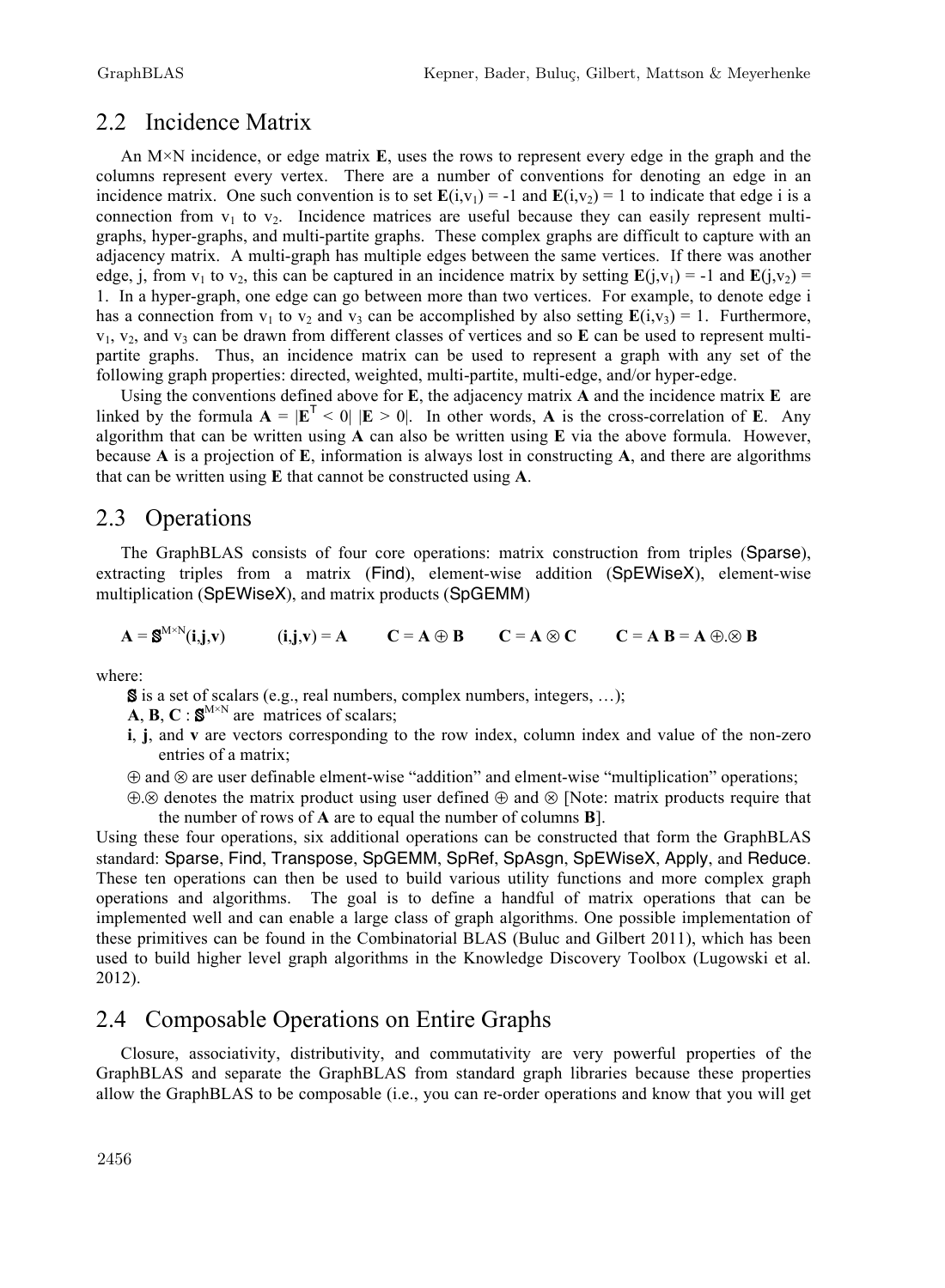the same answer). Composability is what allows the GraphBLAS to implement a wide range of graph algorithms with just a few functions.

Let **A**, **B**, **C** :  $\mathbf{S}^{N \times M}$ , be matrices with scalar elements  $a = \mathbf{A}(i,j)$ ,  $b = \mathbf{B}(i,j)$ , and  $c = \mathbf{C}(i,j)$  all drawn from the set of scalars  $\$\$ . Associativity, distributivity, and commutativity of scalar operations translates into similar properties on matrix operations in the following manner.

*Closure* ensures that the result of combining two matrix representations of graphs using addition, elementwise multiplication, and/or matrix products will be another matrix representation of a graph. A unique aspect of the GraphBLAS is that the scalar addition  $\oplus$  and scalar element-wise multiplication operations  $\otimes$  are user definable. If these scalar operations have certain useful multiplication operations  $\otimes$  are user definable. properties, then the corresponding matrix operations will also have those properties.

*Additive Commutativity* allows graphs to be swapped and combined via matrix element-wise addition without changing the result

$$
a \oplus b = b \oplus a \quad \Rightarrow \quad A \oplus B = B \oplus A
$$

where matrix element-wise addition is given by  $C(i, j) = A(i, j) \oplus B(i, j)$ .

*Multiplicative Commutativity* allows graphs to be swapped, intersected, and scaled via matrix element-wise multiplication without changing the result

#### $a \otimes b = b \otimes a \Rightarrow A \otimes B = B \otimes A$

where matrix element-wise (Hadamard) multiplication is given by  $C(i, j) = A(i, j) \oplus B(i, j)$ .

*Additive Associativity* allows graphs to be combined via matrix element-wise addition in any grouping without changing the result

$$
(a \oplus b) \oplus c = a \oplus (b \oplus c) \quad \Rightarrow \quad (A \oplus B) \oplus C = A \oplus (B \oplus C)
$$

*Multiplicative Associativity* allows graphs to be intersected and scaled via matrix element-wise multiplication in any grouping without changing the result

 $(a \otimes b) \otimes c = a \otimes (b \otimes c) \Rightarrow (A \otimes B) \otimes C = A \otimes (B \otimes C)$ 

*Element-Wise Distributivity* allows graphs to be intersected and/or scaled and then combined or vice-versa without changing the result

$$
a \otimes (b \oplus c) = (a \otimes b) \oplus (a \otimes c) \quad \Rightarrow \quad A \otimes (B \oplus C) = (A \otimes B) \oplus (A \otimes C)
$$

*Matrix Multiply Distributivity* allows graphs to be transformed via matrix multiply and then combined or vice-versa without changing the result

$$
a \otimes (b \oplus c) = (a \otimes b) \oplus (a \otimes c) \quad \Rightarrow \quad A(B \oplus C) = (AB) \oplus (AC)
$$

where matrix multiply  $C = AB$  is given by

$$
\mathbf{C}(i, j) = \bigoplus_k \mathbf{A}(i, k) \otimes \mathbf{B}(k, j)
$$

for matrices  $\mathbf{A} : \mathbf{S}^{N \times M}, \mathbf{B} : \mathbf{S}^{M \times L}, \text{ and } \mathbf{C} : \mathbf{S}^{N \times L}.$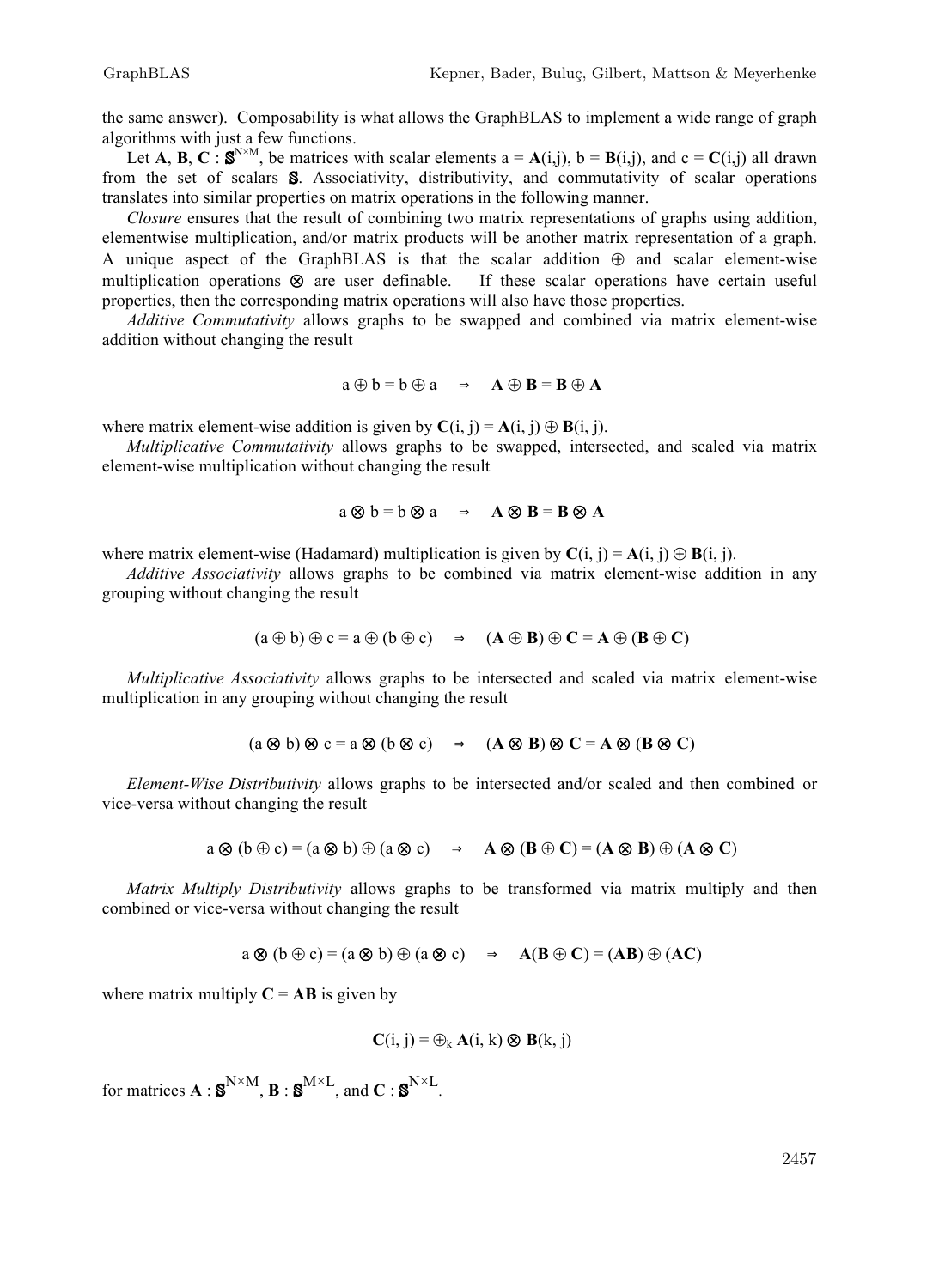*Matrix Multiply Associativity* is another implication of scalar distributivity and allows graphs to be transformed via matrix multiply in any grouping without changing the result

 $a \otimes (b \oplus c) = (a \otimes b) \oplus (a \otimes c) \Rightarrow (AB)C = B(AC)$ 

# 3 Seven Good Reasons

Graph analysis presents a number of unique challenges in the areas of (1) software complexity, (2) data complexity, (3) security, (4) mathematical complexity, (5) theoretical analysis, (6) serial performance, and (7) parallel performance. Implementing graph algorithms using matrix-based approaches provides a number of promising solutions to these challenges.

### 3.1 Software Complexity

Nearly all negative attributes of software system (e.g., effort, schedule, testing, defects, security issues, documentation, …) increase with the size of the software. A typical graph library has hundreds of functions consisting of many thousands of lines of code (Boost, Lemon, JGraphT, GraphStream, Jung, …). This high level of software complexity means that graph libraries require a lot of effort to implement. This effort increases when the functions are implemented to run in parallel. Furthermore, the large number of functions means that there is very little opportunity for hardware optimization. The effort of implementing a graph function in hardware is significantly greater and requires that a small number of critical functions be identified than can enable a large class of applications.

One approach to addressing software complexity is to use a set of composable functions that allow a large number of graph algorithms to be built with a small number of building blocks. Sparse matrix operations are one composable approach to building graph algorithms. Many graph algorithms can be represented with matrix algebra using just a handful of functions (Kepner & Gilbert, 2011).

### 3.2 Data Complexity

Most graph libraries or graph databases define specific data structures for holding different types of graphs. These graph tools often begin their development with the simplest of graphs (undirected/unweighted) and create a vertex-oriented data structure that works well for this type of graph for the specific tool. As the tool matures, more complex graphs are addressed by either evolving the initial graph data structure or adding new data structures. This cumulative approach requires that each graph function be revisited each time the core data structure is changed. Furthermore, since the starting point is often a data structure designed for the simplest possible graphs, it can be difficult to evolve this to accommodate the most complex graphs that are often seen in the real world.

The GraphBLAS provide one approach to addressing this challenge by defining a primary data structure in the GraphBLAS that isn't a graph. The primary GraphBLAS data structure is a sparse matrix. Sparse matrices can be used to efficiently represent both simplest and complex graphs (see sections 2.1 and 2.2). The GraphBLAS functions are defined on sparse matrices and thus work regardless of the complexity of the graph that is being represented. Furthermore, sparse matrices have been demonstrated to work well in a wide range of programming environments and fit in naturally with modern key/value databases (Kepner et al, 2013).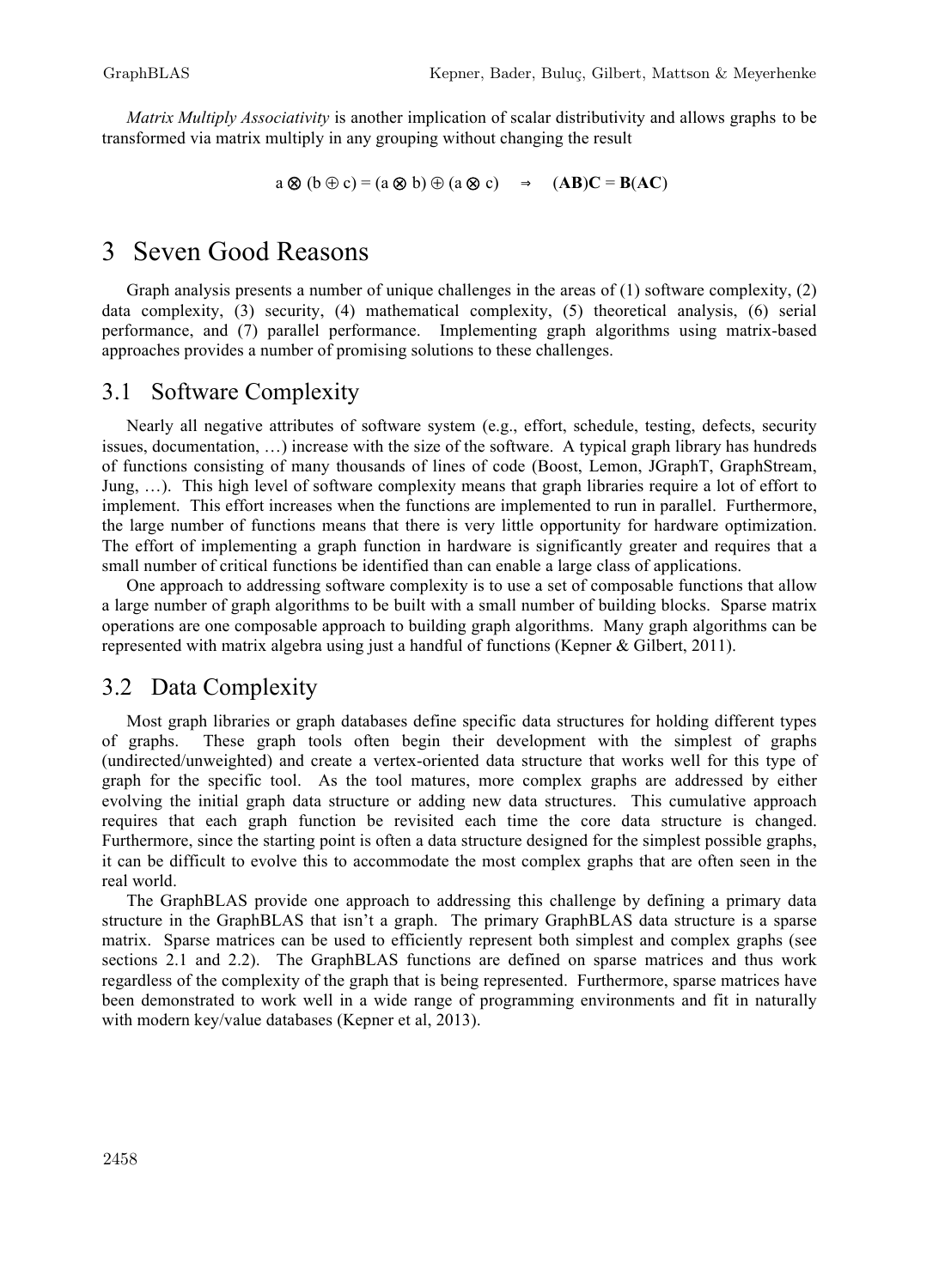## 3.3 Security

Security is becoming increasingly important in wide range of applications, and security considerations are playing an increasing role in algorithm design. Executing algorithms on encrypted data requires modifying existing algorithms to include various cryptographic techniques such homomorphic encryption, fully homomorphic encryption, multi-party computation, deterministic encryption, and order preserving encryption. A focus of this work has been adapting scalar addition  $\oplus$ and scalar ⊗ multiplication to work with encrypted data, which naturally lead to matrix operations working on encrypted data (Erkin, 2010; Kepner et al, 2014).

## 3.4 Mathematical Complexity

Standard graph libraries provide hundreds of functions, but still often require the user to write long programs to take advantage of these functions. This is often due to the wide variety of different data structures that exist in a standard graph library and the fact that graph library functions are strongly order dependent. The GraphBLAS provides a single mathematically defined object that is mathematically closed (i.e., produces the same class of outputs as inputs) under the aforementioned operations. This eliminates the requirement to write code to convert between different representations of a graph. That said, the conversion between a sparse matrix and a triples representation is explicitly supported so that GraphBLAS users can work the data as they please. In addition to being mathematically closed, the GraphBLAS operations are composable, which means that operations can be reordered without changing the results. As a result, it is possible to implement complex analytics with ~50x less effort than other approaches (Kepner et al, 2011).

# 3.5 Theoretical Analysis

While matrix-based graph approaches have been around since the inception of graph theory, these approaches were less widely used for graph algorithm analysis. Interest in this area was dramatically increased by the advent of the legendary Google PageRank algorithm (Brin & Page, 1998) that exploited the first eigenvector of the graph adjacency matrix. Since the development of PageRank, graph algorithm theorists have found matrix based approaches to graph analysis are highly productive (Madry, 2011; Dodson et al, 2014).

# 3.6 Serial Processing Performance

On conventional processors, there is a large gap between the performance of traditional dense matrix computations and sparse/graph computations (see Figure 1). This is partly because sparse/graph computations are typically memory bound, while dense matrix computations are compute bound. Memory performance improvements have been, and will most likely continue to be, slower than processor performance improvements. However, a part of the problem is that sparse/graph computations do rarely achieve their potential performance. While DGEMM can achieve >80% of peak flops, very few implementations of sparse/graph operations utilize 80% or more of the available system memory bandwidth (which is their corresponding upper bound). We know of only one existing effort where the "roofline" (Williams et al, 2009) of a graph computation has been analyzed, which was the case for breadth-first search using sparse matrix algebra (Lugowski et al, 2014). The high actual to peak performance ratio of dense matrix computations is in large part due to the existence of the Basic Linear Algebra Subprograms (BLAS) standard (Lawson et al, 1979). The BLAS provide a concise set of functions that allow software developers to write hardware independent code and hardware designers to target their efforts on a small number of functions that impact a wide range of programs. It is the goal of the GraphBLAS to provide the same performance benefit to graph algorithms.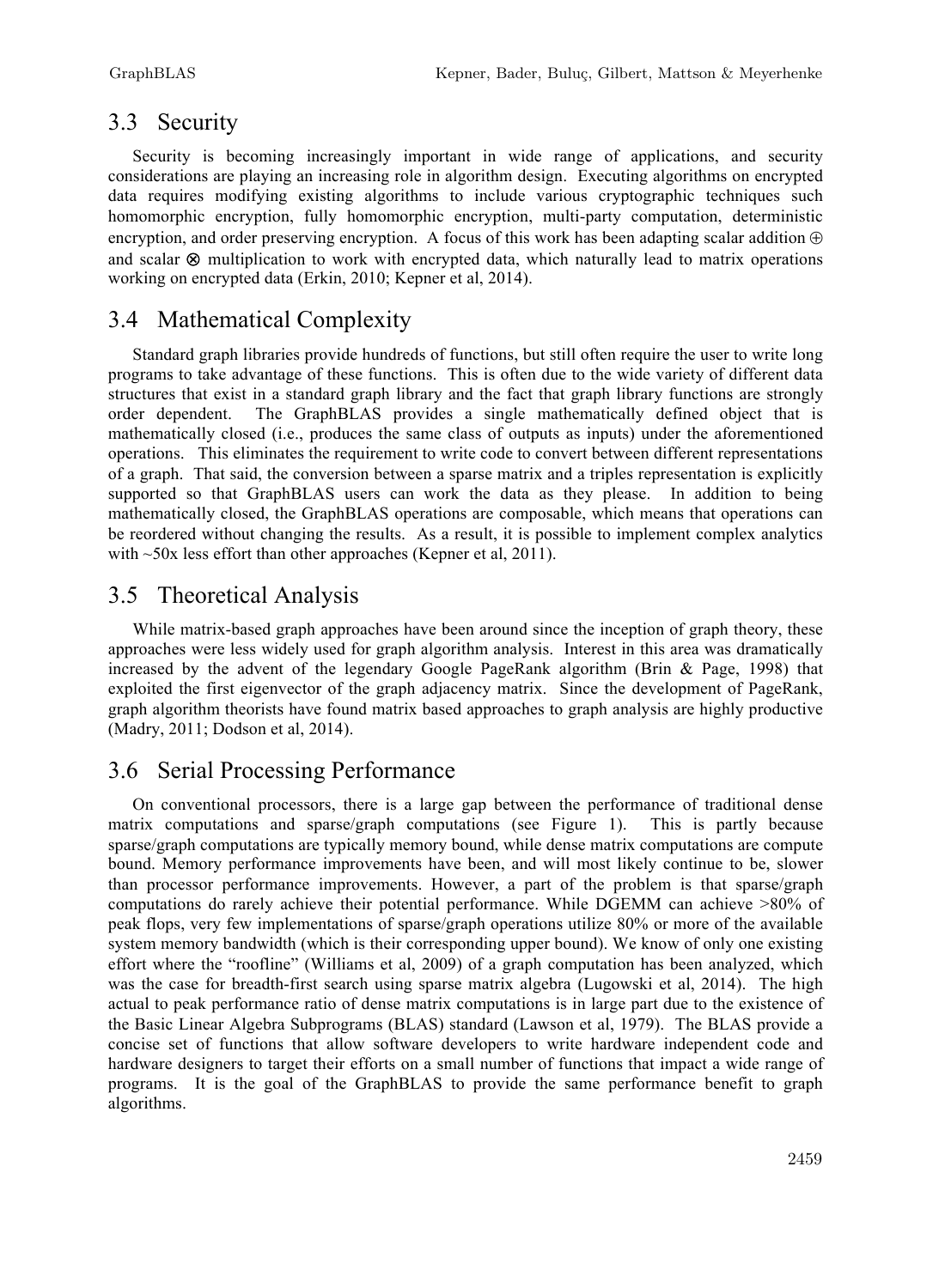.

#### 3.7 Parallel Processing Performance

Parallel graph algorithms are notoriously difficult to implement and optimize (Ediger et al, 2012; Ediger & Bader, 2013; Meyerhenke, 2013; McLaughlin & Bader, 2014a; McLaughlin & Bader, 2014b; McLaughlin et al, 2014; Staudt & Meyerhenke, 2015; Meyerhenke et al, 2015). A matrixbased approach to graph algorithms allows the graph algorithms community to leverage the decades of work in creating optimized parallel algorithms for matrix computations. Even still, the inherently high communication to computation ratios found in graph algorithms mean that even the best algorithms will result in parallel efficiencies that decreases as the number of processors P is increased by a factor of  $P^{1/2}$  (see Figure 2) (Buluc & Gilbert, 2012). Recent work on communication-avoiding algorithms, and their applications to graph computations (Ballard et al, 2013; Solomonik et al, 2013), might defer but not completely eliminate the parallel scalability bottleneck. Consequently, novel hardware architectures will also be required. The GraphBLAS simplifies this hardware design challenge by providing a clear target for system designers. In addition, because the GraphBLAS deals with graph computations in aggregate (instead of individually), it reduces the computational challenge to one of providing high bandwidth (instead of high bandwidth *and* low latency).



**Figure 2:** Graph Computation Efficiency (Buluc & Gilber, 2012). Performance of multisource-weighted-breadth-first-search (i.e., sparse matrix-matrix multiply) on power-law graph on a Cray supercomputer. For the largest graph (Scale-24  $\Rightarrow$  16 million vertices and 268 million edges) a speedup of 20 is achieved.

# 4 Summary

The analysis of graphs have become increasingly important to a wide range of applications. Graph analysis presents a number of unique challenges in the areas of (1) software complexity, (2) data complexity, (3) security, (4) mathematical complexity, (5) theoretical analysis, (6) serial performance, and (7) parallel performance. Implementing graph algorithms using matrix-based approaches provides a number of promising solutions to these challenges. The GraphBLAS standard (istcbigdata.org/GraphBlas) is being developed to bring the potential of matrix based graph algorithms to the broadest possible audience. The GraphBLAS mathematically defines a core set of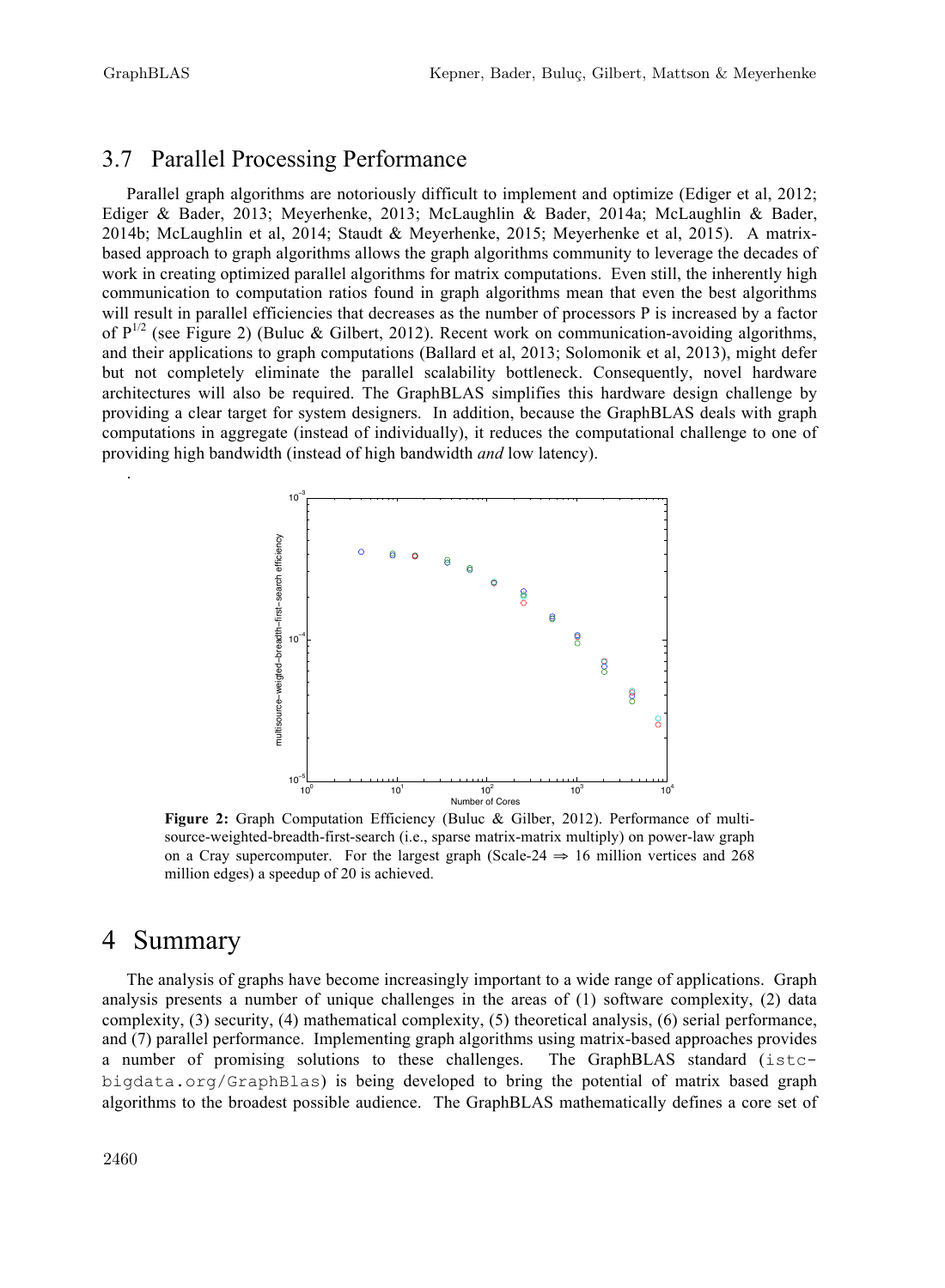matrix-based graph operations that can be used to implement a wide class of graph algorithms in a wide range of programming environments. This paper provides an introduction to the GraphBLAS and describes how the GraphBLAS can be used to address many of the challenges associated with analysis of graphs.

# References

Ballard, G., Buluc, A., Demmel, J., Grigori, L., Lipshitz, B., Schwartz, O., & Toledo, S., (2013). *Communication optimal parallel multiplication of sparse random matrices*. In Proceedings of the twenty-fifth annual ACM symposium on Parallelism in algorithms and architectures (pp. 222-231)

Bergamini, E.,Meyerhenke, H., & Staudt, C.L. (2015). *Approximating Betweenness Centrality in Large Evolving Networks*. SIAM Algorithm Engineering & Experiments

A. Buluç, A. & J. Gilbert, J. (2011). *The Combinatorial BLAS: Design, implementation, and applications*. International Journal of High Performance Computing Applications

A. Buluç, A. & J. Gilbert, J. (2012). *Parallel sparse matrix-matrix multiplication and indexing: Implementation and experiments*. SIAM Journal on Scientific Computing 34.4: C170-C191

Buluc, A., Ballard, G., Demmel, J., Gilbert, J., Grigori, L., Lipshitz, B., Lugowski, A., Schwartz, O., Solomonik, E. & Toledo, S. (2014). *Communication-Avoiding Linear-Algebraic Primitives for Graph Analytics*. IPDPS Graph Algorithms Building Blocks (GABB)

S. Brin, S. & Page, L. (1998). *The anatomy of a large-scale hypertextual Web search engine*. Computer Networks and ISDN Systems

Chaidez, J. & Kepner, J. (2014), *The Abstract Algebra of Big Data and Associative Arrays.* SIAM Discrete Math

Dodson, S., Ricke, D. & Kepner, J. (2014). *Genetic Sequence Matching Using D4M Big Data Approaches*. IEEE High Performance Extreme Computing conference

Ediger, D., Jiang, K., Riedy, J. & Bader, D. (2010). *Massive Streaming Data Analytics: A Case Study with Clustering Coefficients*. 4th Workshop on Multithreaded Architectures and Applications (MTAAP)

Ediger, D., Riedy, J., Meyerhenke, H., & Bader, D. (2011). *Tracking Structure of Streaming Social Networks*. 5th Workshop on Multithreaded Architectures and Applications

Ediger, D., McColl. R., Riedy, J., & Bader, D. (2012). *STINGER: High Performance Data Structure for Streaming Graphs*. IEEE High Performance Extreme Computing Conference

Ediger, D. & Bader, D. (2013). *Investigating Graph Algorithms in the BSP Model on the Cray XMT*. 7th Workshop on Multithreaded Architectures and Applications

Erkin, Z. (2010), *Secure signal processing: Privacy preserving cryptographic protocols for multimedia*. Ph.D. Dissertation, TU Delft, Delft University of Technology

Gilbert, J. (2014). *Examples and Applications of Graph Algorithms in the Language of Linear Algebra*. IPDPS Graph Algorithms Building Blocks

Harary, F. (1969). *Graph Theory*. Reading:Addison-Wesley

Kepner, J. & Gadepally, V. (2014). *Adjacency Matrices, Incidence Matrices, Database Schemas, and Associative Arrays*. IPDPS Graph Algorithms Building Blocks

Kepner, J. et al (2012). *Dynamic Distributed Dimensional Data Model (D4M) Database and Computation System*. International Conference on Acoustics, Speech, and Signal Processing

Kepner, J. & Gilbert, J. (2011). *Graph Algorithms in the Language of Linear Algebra*, SIAM Press

Kepner, J. et al (2013). *D4M 2.0 Schema: A General Purpose High Performance Schema for the Accumulo Database*. IEEE High Performance Extreme Computing conference